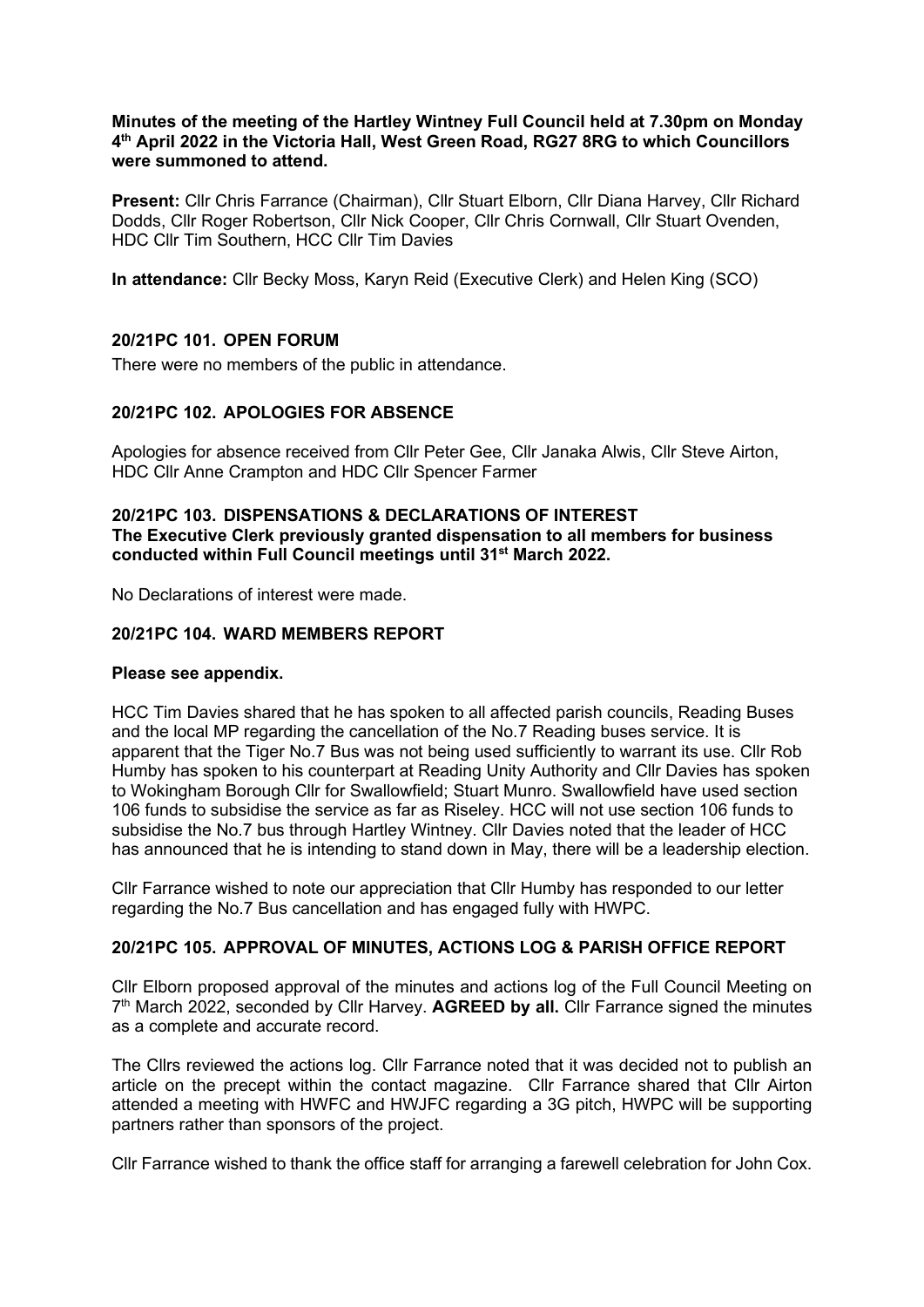**20/21PC 106. PARISH COUNCIL FINANCE -** To review & approval of following:

i) To approve Payments listing (attached)

The Council reviewed the Payments listing. Cllr Harvey proposed approval of the payments listing, seconded by Cllr Cooper. **AGREED by all.**

ii) To receive Income & expenditure, cashbooks & bank reconciliations for February 2022 (attached)

Cllr Farrance noted receipt of the Income & expenditure, cashbooks and bank reconciliations for February 2022.

iii) Update and recommendation from E&A Committee (attached)

The Executive Clerk shared a recommendation from the E&A Committee regarding the shared funding proposal of cricket nets at the Lucy Pygott Centre. **The Council AGREED recommendation**.

# **20/21PC 107. PARISH COUNCIL MATTERS**

i) To consider "20's plenty for us" Campaign (attached)

The Cllrs reviewed he '20's plenty for us' campaign proposal and accepted the initial principles of the campaign. The Cllrs discussed the requirement for a community consultation regarding driving speeds within the village. Cllr Farrance requested that Cllr Davies discuss this further at his next HCC meeting.

#### **ACTION; C.Cllr Davies to raise public consultation aspect of '20 is Plenty' scheme at his next HCC meeting.**

ii) To discuss arrangements for Annual Parish Meeting (circulated)

The Executive Clerk noted that the proposal is to replicate last years APM in a face to face meeting at the Victoria Hall, rather than online. HWPC will facilitate the meeting for the community.

iii) Annual General Meeting – points to note

Cllr Farrance noted that he will be standing down as Chairman in May, however will stay on the Parish Council for a further year. Cllrs also shared that Cllr Airton wishes to stand down as chair of E&A and Cllr Harvey is standing down as chair of Planning.

# **20/21PC 108. CHAIRMAN'S ANNOUNCEMENTS & PARISH COUNCILLOR MATTERS**

Cllr Robertson queried when the new parish truck will be ready. The Executive Clerk confirmed that the delivery date is still expected to be the end of April. Cllr Robertson shared his frustration regarding the delay to the ponds and commons 10 year strategic review.

Cllr Farrance noted that the zebra crossing on the High Street needs repointing and refacing. Cllr Davies confirmed that he will raise this with Highways. Cllr Farrance noted that he has received resident concerns that the public toilets in the Monachus Lane Car park are closing too early. The Executive Clerk noted that HWPC can decide what time to close the toilets as the lock is on an automatic timer. The Council agreed that 8pm is a suitable time.